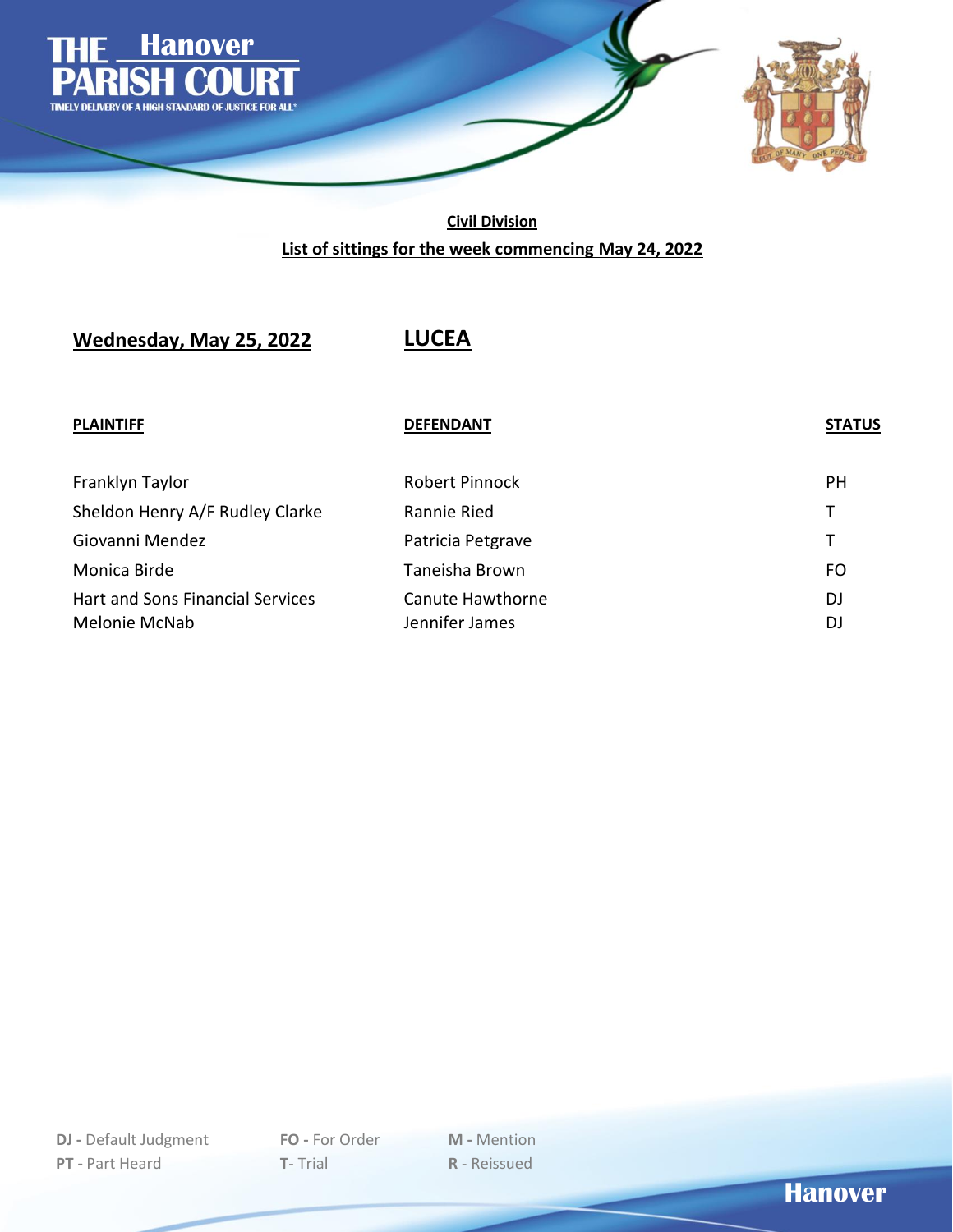

**GREEN ISLAND**

| Wednesday, May 25, 2022       |                            |                |  |  |
|-------------------------------|----------------------------|----------------|--|--|
| <b>PLAINTIFF</b>              | <b>DEFENDANT</b>           | <b>STATUS</b>  |  |  |
| Maureen Clarke<br>Alex Perrin | Devon Grant<br>Junliang Li | <b>PH</b><br>M |  |  |

**SANDY BAY**

| <b>PLAINTIFF</b> | <b>DEFENDANT</b> | <b>STATUS</b> |
|------------------|------------------|---------------|
| Paul Thomas      | Doniesha Young   | DJ            |
| Brinkley Gibbs   | Sashion Hamilton | DJ            |

**Hanover**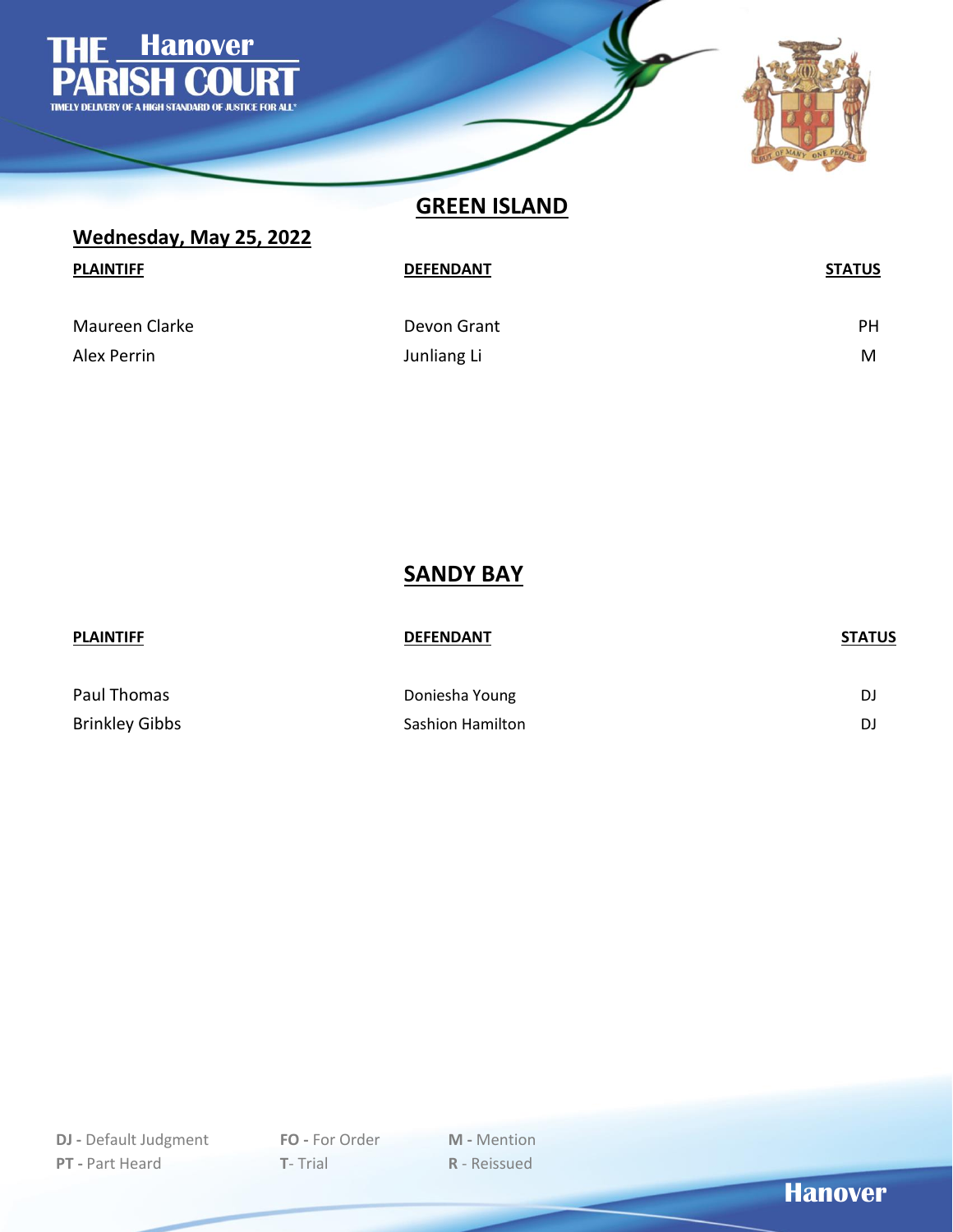

# **Thursday, May 26, 2022 LUCEA**

| <b>PLAINTIFF</b> | <b>DEFENDANT</b>   | <b>STATUS</b> |
|------------------|--------------------|---------------|
| Novelette Allen  | Cecil Dixon x 1    | <b>PH</b>     |
| Collin Lewis     | Sandra Young       |               |
| Collin Lewis     | Sandra Young       |               |
| Rohan Hemmings   | Rochelle Allen x 1 | PH            |

**Friday, May 27, 2022**

## **GREEN ISLAND**

| <b>PLAINTIFF</b>   | <b>DEFENDANT</b>      | <b>STATUS</b> |
|--------------------|-----------------------|---------------|
| Oscar Dias         | <b>Sherlene Ghans</b> | M             |
| Josephine Rhoden   | George Rhoden x 2     | Н             |
| <b>Teryl Mairs</b> | Damion Salmon         | <b>PH</b>     |
| <b>Teryl Mairs</b> | Damion Salmon         | <b>PH</b>     |

**Hanover**